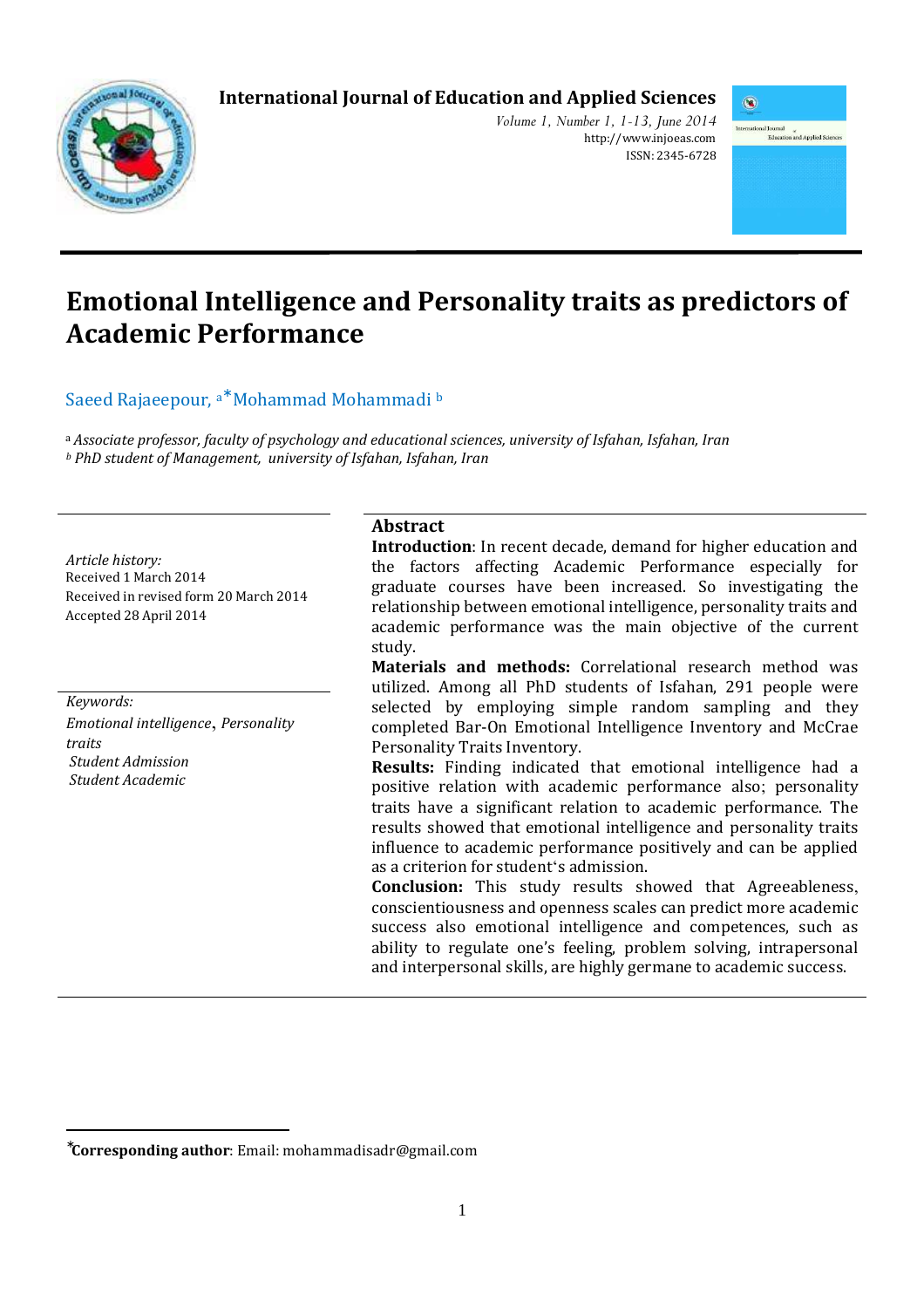## **1. Introduction**

In recent decade, demand for higher education has been increased, especially for graduate courses. However, it is not easy to assess students to accept them. Because, they will comprise work-power in essential jobs like human resources training, researchers and science's authority. Hence, one of indicators that should be considered in higher education is academic performance. Furthermore, graduate students will be as expert individuals and cause economic, cultural and social growth in the country. However, as more and more people seek higher education to improve their employability, universities have to introduce selective student admissions. Thus, academic performance becomes the gatekeeper to higher education and a master key to employ (Noftle and Robins, 2007).

Recently , academic performance continues to be understood as an accurate proxy for aptitude and is a core determinant of career paths and status attainment, even though some question its value(Chamorro-Premuzic and Furnham, 2010). Also, Poropat (2009) demonstrated in her study that there are mediators influencing academic performance as well as individual differences in intelligence and personality traits. According to Goldman, the standard measure of intelligence, IQ contributes no more than 20% towards academic success, while the remainder is determined by Emotional Intelligence (EQ)(Hassan et al., 2009).

According to recent researches, the most influential factor on academic performance in Universities is emotional intelligence (Srivastava, 2001; Humphrey et al., 2007; Joshi et al., 2012). Many researchers have shown that emotional intelligence can influence academic performance (Lam and Kirby, 2002; Barchard, 2003; Bracket and Mayer, 2003; Parker et al., 2004; Yazici et al., 2011; Hen and Goroshit, 2012). Another factor that next to EQ can be important is personality traits. There is evidence that personality traits can predict academic performance (Komarraju et al., 2009; Poropat, 2009; Clark and Schroth, 2010). The results of Komarraju and Karau (2005)study indicated that the two dimensions of personality traits that are conscientiousness and openness to experience can predict academic performance and

they suggest that , students who get high score in conscientiousness and openness will be more successful at university. Thus, the importance of these personal differences and trying to recognize them should also be considered. Other researches results demonstrated and emphasized that personality traits essentially cause students obtained different and high grades (Diseth, 2003; Noftle and Robins, 2007; O'Connor and Praenomen, 2007). So, studies have confirmed that factors such as emotional intelligence and personality traits can predict Academic performance. University administration should pay attention to this factor for a student's admission toward appropriate selection and more growth of university. Until now, a few studies have demonstrated the influence of both factors EQ and personality traits for predicting academic performance .Hence this paper, we will examine the influence of EQ and personality traits on academic performance among PhD students. We will examine the relations between EQ and academic performance, personality traits and EQ, and finally between academic performance and personality traits.

## *1.1* .*Literature Review*

# *1.1.1. Emotional Intelligence and Academic Performance*

According to a theory that Salovey and Mayer (1990) developed; emotional intelligence can enhance thinking, problem solving, promote wellbeing and facilitate social functioning. Also, Emotional Intelligence (EI) describes four relatively distinct emotion abilities: perceiving, using, understanding, and managing emotion (Salovey and Sluyter, 1997). Academic success of the students has a positive relation to higher level of emotional and social competencies (Parker et al., 2005). Obtaining high scores in EI tests , means that students are more likely to adopt reflection, appraisal, social, interpersonal, organization and time- management skills, but if they obtain low EI ,they will be more likely to engage in healthdamaging behaviors (Pau et al., 2004). Joshi et al. (2012) study examined the relationship between EI and academic performance in medical undergraduate students and it demonstrated that students who have getting higher EI than others, achieve better academic performance. Emotional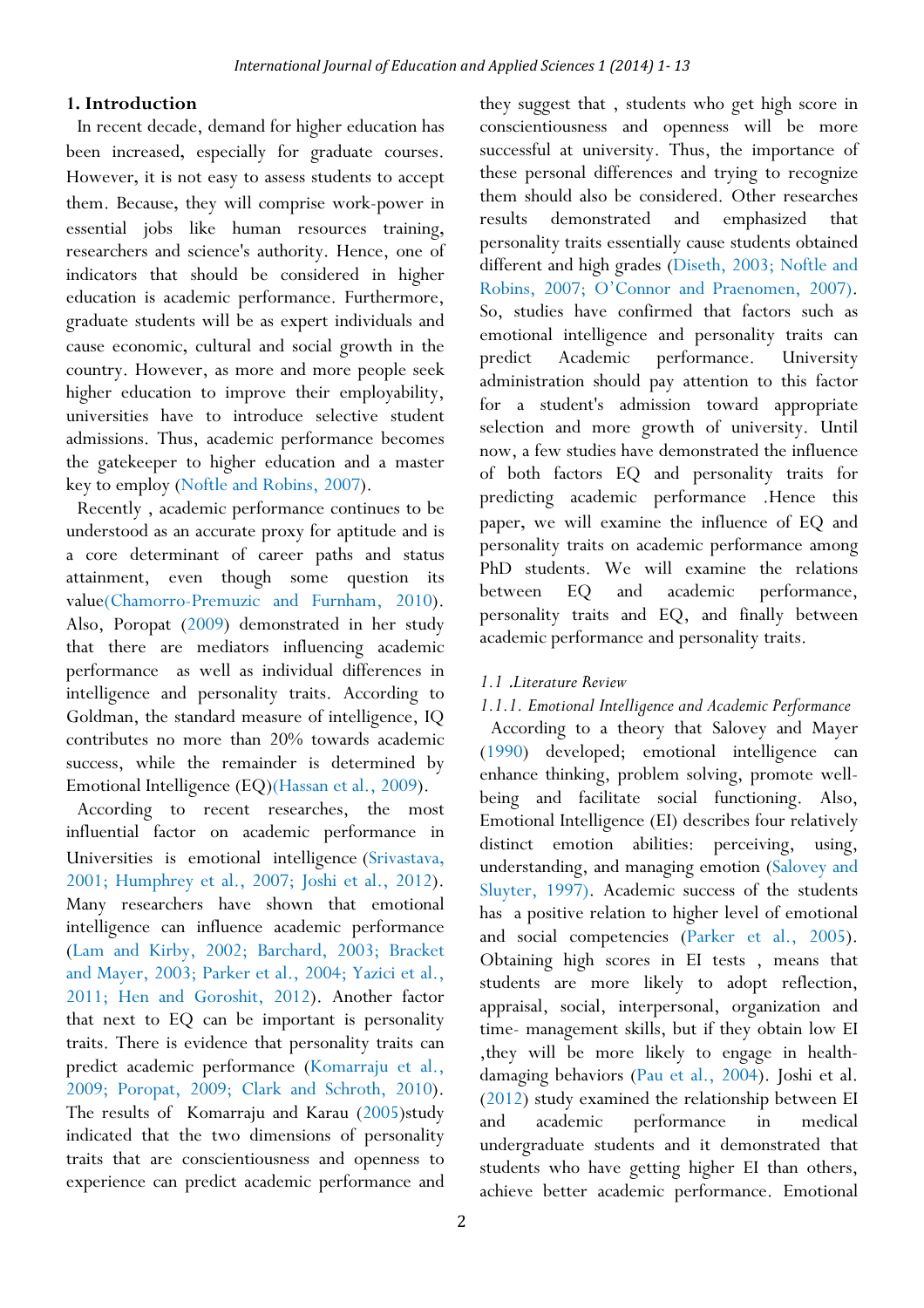intelligence is so important in academic performance in higher education that Hen and Goroshit (2012) have comprised EI and academic performance in Learning Disorder (LD) students and non- lead students. They have been found that LD students, who obtained high EI, have no difference in academic performance. In other words, they are equal in academic performance. Also, the relationship between emotional intelligence and academic achievement can be moderated by other personality and self-concept variables. For example, high EI contributes to increased motivation, planning, and decision making, which positively influence academic performance(Downey et al., 2008).

Another study carried out by Ferrando et al. (2011) found that even after controlling for IQ, personality, and self-concept, EI still contributes to the prediction of academic performance. This result is confirmed by further researchers (e. g. Barchard, 2003; Parker et al., 2004; Petrides et al., 2004; Downey et al., 2008; Zysberg et al., 2010; Yazici et al., 2011; Vahedi and Nikdel, 2011). At this point, it is clear that, academic performance is mainly a cognitive loaded activity, and EI could be affected the mental health of students (Ferrando et al., 2011).

Gil-Olarte et al. (2006) have shown that emotional intelligence can be a factored of academic success. In similar study Adeyemo (2007) examined the influence of emotional intelligence on the achievement of university students. This study has confirmed that emotional intelligence competencies, such as the ability to problem solving, regulate one's feeling, intrapersonal and interpersonal skills, are highly linked to academic success. It is mentioned, for instance a student who is adept in emotional management could use such skill to ward off stress and anxiety associated with test-taking and examination. Furthermore, the ability to display interpersonal skills may assist students to seek academic help from teachers, peers and resource persons. Contrary to above finding, study of Mousavi et al. (2012) shows that there is no relationship between emotional intelligence and educational achievement. But, they have mentioned that the strong relationship between diploma and

university degrees has been observed, it indicates that academic success is significantly correlated to IQ and can be a reliable predictor of educational achievement. These findings do not indicate any significant association between emotional intelligence and diploma and university degrees and they conclude that it can't be a reliable predictor of educational achievement.

With regard to this controversy, the present study aims to examine the impact of EI on academic performance. In other words, we want to examine its influence on academic performance with this hope that if can be considered as an appropriate criterion for PhD student's admission.

*Hypothesis1*: *There is relationship between Emotional Intelligence and Academic performance (figure 1)*.

# *2.1.1* .*Personality traits and Academic Performance*

In the last decades, the field of Educational Psychology has provided evidence suggesting that personality traits are associated with academic success (Poropat, 2009). Personality traits is often assessed through subscales such as: neuroticism, extraversion, openness/ intellect, agreeableness, and conscientiousness (Goldberg, 1993). It is one of subscales that demonstrate people's personality?

Conscientious people are characterized as persistent, organized, throughout, careful, responsible, and hardworking. Those with neurotic tendencies are characterized as anxious, depressed, angry, embarrassed, emotional, worried, and insecure. Extroverted persons are characterized as talkative, active, sociable, and gregarious. Agreeable individuals are courteous, flexible, trusting, good-natured, cooperative, forgiving, and tolerant. Finally, people who score high on openness to experience are typically imaginative, cultured, curious, broadminded, and artistically sensitive (Ono et al., 2011). All subscales are essentially worth, but concerning associations with academic performance, it is indicated that conscientiousness and openness have consistently a positive and strong relation with getting high score in academic performance and they can be its predictors, Suggesting that students who score high in conscientiousness and openness will be more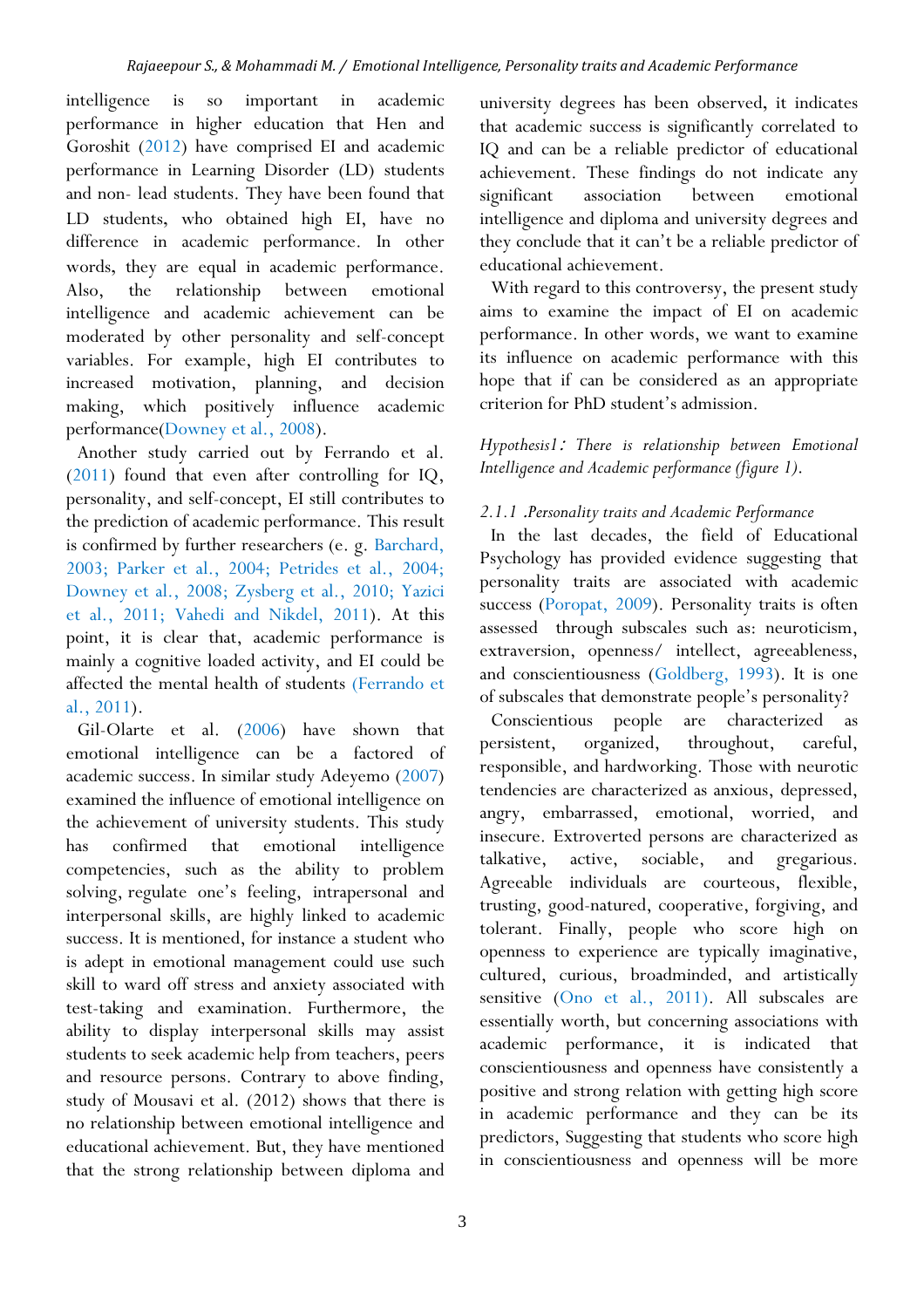successful at university (Furnham et al., 2002; O'Connor and Paunonen, 2007; De Hazrati et al., 2011; Feyter et al., 2012; Rosander et al., 2011).

Another study, revealed a positive indirect effect of neuroticism on academic performance at higher levels of self-efficacy, complemented by a positive direct effect of neuroticism at lower levels of selfefficacy. It also, showed that conscientiousness positively affects academic performance indirectly through academic motivation, but also that it is a condition for the indirect impact of extraversion, neuroticism, and conscientiousness (De Feyter et al., 2012). These variables show no difference by gender. On the other hand, factors such as openness/intellect, consciousness, neuroticism , extraversion can predicted males as well as females academic performance (Caprara et al., 2004). Komarraju and Karau (2005) through a multiple regression approach, showed that neuroticism, consciousness, and openness/intellect illustrated 34% of the variability in performance goals, while a striking 29% of the variance is described only by conscientiousness. Also, Chamorro-Premuzic and Furnham (2003) explained that one factor causes students to face with academic procrastination; this study indicated that Neuroticism may impair and limit academic performance, while conscientiousness may lead to higher academic achievement. Based on the above findings, openness to experience was sometimes positively associated with academic performance, whereas extraversion is sometimes negatively related to the same criterion (O'Connor and Paunonen, 2007).

Recently, Cupani and Pautassi (2013)conducted a study and aimed at predicting the contribution of personality traits to mathematics academic performance by a socio cognitive model among Argentinean youths. They found all variables, except neuroticism and sex, were significantly correlated with math performance. Moreover they demonstrated that female students obtained significantly higher scores than male students in math performance goals, conscientiousness, and neuroticism, whereas male students obtained significantly higher scores than female students in math outcome expectations and logicalmathematical self-efficacy. They hypothesized that personality would be directly and indirectly

associated with academic performance. The results revealed that conscientiousness and openness/ intellect were not directly related to math performance. But, conscientiousness, openness/ intellect had a significant and positive direct correlation with logical- mathematics self-efficacy.

# *Hypothesis 2: There is relationship between personality traits and academic performance (figure 1).*

## *3.1.1. Emotional Intelligence and Personality traits*

Emotional intelligence (EI) has been widely studied during in the past two decades and more theoretical approaches can be grouped into emphasizing ability, and capacities (Ramo, 2009). Mayer et al. (2001) mentioned that EI can be perceived either as a measure of a person's perception of their own emotions, and how they use, understand, and manage their emotions to enhance their personal growth and social relations, or as a measure of a person's capacities for selfawareness, social awareness, and social skills (James et al., 2012). Moreover, the EI domain covers individual differences in capabilities to recognize, understand, manage and use emotions in both intraand interpersonal contexts (Saklofske et al., 2007). Recent studies have been trying to assess the relationship between EI and personality traits (Saklofske et al., 2007; Joseph and Newman, 2010; James et al., 2012) have used the Five-Factor Model (FFM) for appraising personality traits. This model offers a useful descriptive taxonomy for most personality traits according to many personality psychologists (John et al., 2008). Also for appraising EI among people more used EI measures Bar-On (1997a). James et al. (2012) have studied relation of the Big Five personality traits and emotional intelligence to psychological wellbeing. EI was measured using the 16-item questionnaire developed byWong and Law (2002), which is designed to capture four aspects of EI: appraisal of own emotions, appraisal of emotions in others, use of emotion, and regulation of emotion. The Results demonstrated that EI was significantly and moderately correlated with all of the Big Five personality traits with the exception of openness. Participants who were high on EI tended to be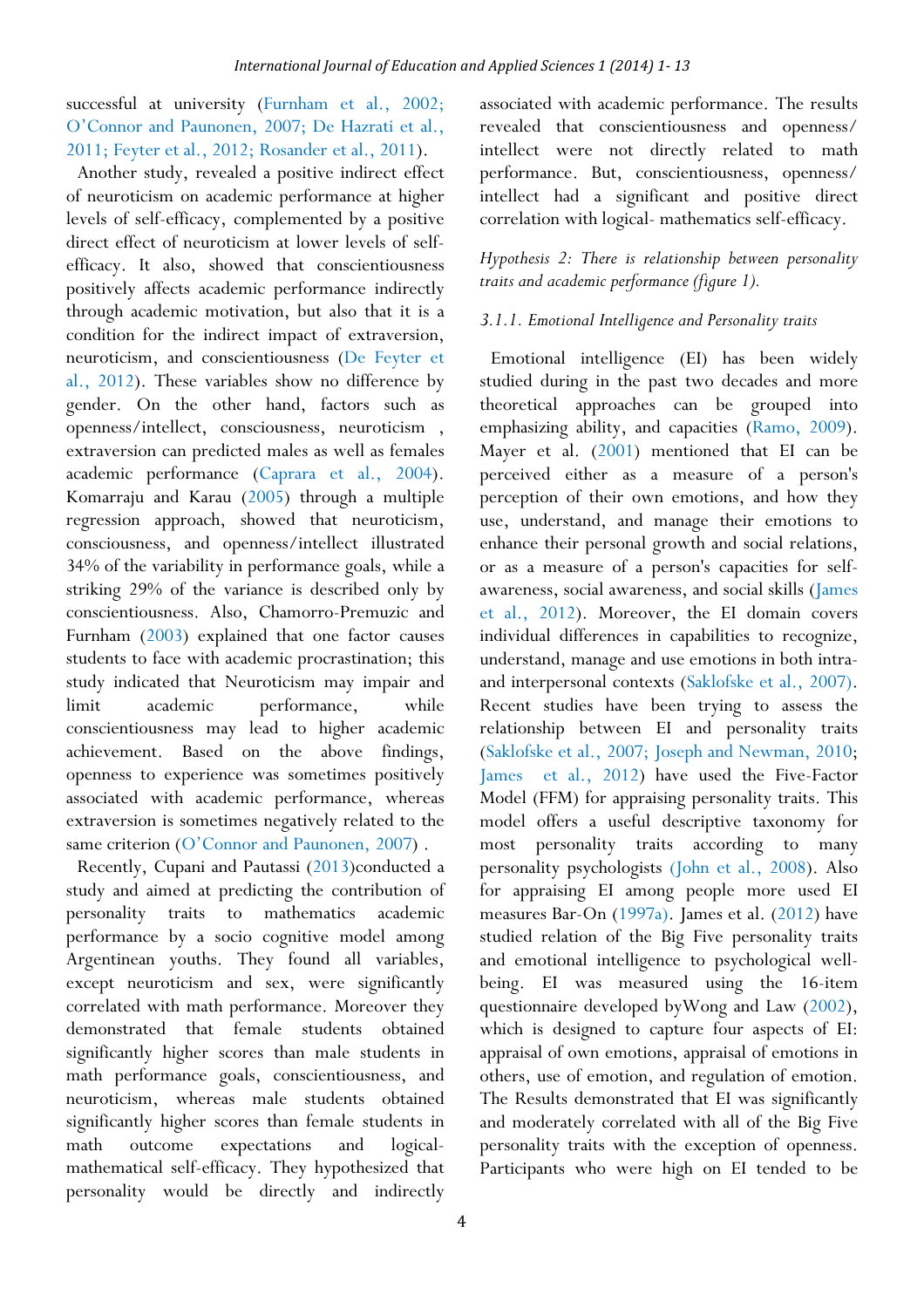more agreeable, conscientious, and extroverted, and less neurotic.

Ono et al. (2011) examined the extent to which cognitive ability, the big five factor personality dimensions, and emotional intelligence are related to training and job performance of US federal criminal investigators. They have been used to measure EI; the short version of a widely EQ-i (Bar-on, 2002). The EQ-i is a self-report measure consisting of 51 items. The items assess five dimensions of EI identified by Bar-On (2002): intrapersonal, interpersonal, stress management, adaptability, and general mood. In Bar-On's (1997a) model, the 15 components are theoretically arranged into five broader or major conceptual components. These include; Intrapersonal Emotional intelligence, representing abilities, capabilities, competencies and skills pertaining to the inner self, i.e. the emotional selfawareness, assertiveness, self-regard, selfactualization and independence components; interpersonal emotional intelligence , representing interpersonal skills and functioning i.e. empathy , interpersonal relationship, social responsibility; adaptability emotional intelligence, representing how successfully one is able to cope with environmental demands by effectively sizing-up and dealing with problematic situations, comprising problem solving, reality testing and flexibility; stress management emotional intelligence , representing the ability to manage and cope effectively with stress comprising the stress tolerance and impulse control components; and general mood emotional intelligence , representing the ability to enjoy life and maintain a positive disposition which comprises the happiness and optimism components.

 They found Among five personality dimensions, neuroticism was negatively correlated with the EQ-I, And also The EQ-i and all dimensions of the NEO PI-R (Costa and McCrae, 1992) is a selfreport measurement that yields five dimension scores representing the FFM of personality, including neuroticism, extraversion, openness to experience, agreeableness, and conscientiousness) were strongly related to each other. This indicates that the EQ-i: has a low discriminate validity of the

FFM personality measure, which is consistent with the claim in Newsome et al. (2000).

Ghiabi and Besharat (2011) have been investigated the relationship between personality dimensions and emotional intelligence. In this study, they have utilized EI model of Salovey and Mayer. It measures three factors of emotional intelligence construct including regulation of emotions, utilization of emotions and assessment of emotion among students at the University of Tehran. The results demonstrated that there is a meaningful positive association between extraversion, openness, agreeableness and conscientiousness with emotional intelligence. Also a negative correlation was found between neuroticism and emotional intelligence. It is not explained why this model is used for assessing EI , also the selected sample is not equal and did not indicate if student obtain a high score in EI .

Barchard (2003), in a study, attempted to include measures from a variety of sources for measuring EI, to cover a variety of EI concepts .He had chosen model Salovey, Mayer and course. He mentioned that many of the individual EI measures and the total scores on the MSCEIT have quite acceptable levels of internal consistency. Based on above finding, it can be said that EI has consistent relation with personality traits and the best questionnaire for measuring personality traits is Neo PI-R, based on Costa & McCrae model .Hence we found that EI, Bar-On(1997a) model is appropriate for this study because, research on adults provided empirical support that EI exists and can be measured by performance-based assessments that rely on directly assessed knowledge and skills (Palmer et al., 2003). On the Bar-On's (1997a) model, individuals complete sets of tasks that require test-takers, for example, to label an emotion that is expressed on a face or in an image, identify the most effective strategy for regulating an emotion in interpersonal situations, and select the emotion that is most effective for completing a specific task Finally, EI scores are associated with academic success in both high school and college students (Gil-Olarte Márquez et al., 2006). At present, more research is needed to investigate the factor structure of EI in student and the relationship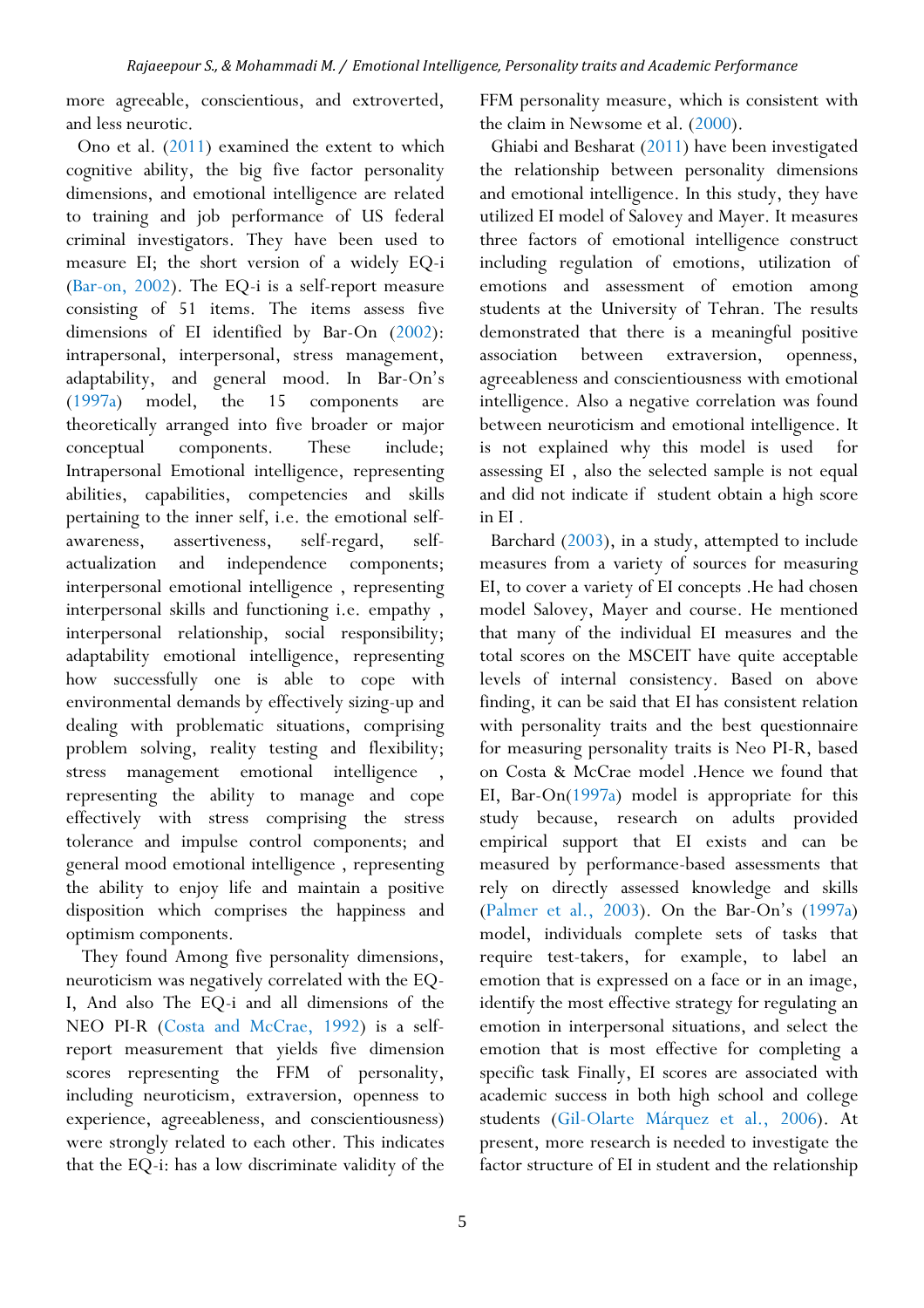of the construct with the Big Five (i.e., Neuroticism, Extraversion and Openness to Experience, Agreeableness, and Conscientiousness).

*Hypothesis 3: There is a relationship between EI and personality trait (figure 1).* 



**Figure1.** Conceptual model

#### **2. Method**

#### *2.1 sample*

All of PhD student were 1173 that Selected sample was 291 students by Morgan table, we selected this method because, gain more students. But ,Participants included 2460 students postgraduate that all of them were PhD student in different field in University of Isfahan, as determined by percentage of students. Students mean age was 29.7, and grade point Average was 17.83; 46.7% (n = 131) were male; 53.3% (n = 115) were female; the first questionnaire by Bar-On ) 1997a) comprises 90 items; second questionnaire by Costa & McCrae (1992) model that comprises 44 items. Table 1 presents the descriptive statistics. Reliability the first questionnaire indicated 0.91 and the second questionnaire 0.87.

#### *2.2 Measurement*

#### *2.2.1. Emotional intelligence*:

For the purposes of the present study, Bar-On's (1997a) model of emotional intelligence was used. Emotional Intelligence was measured by the Emotional Quotient Inventory (EQ-i) (Bar-On 1997a). This is a self-report measurement of emotional intelligence, those measuring emotional intelligence dimensions of General mood, adaptability, stress management, interpersonally, intra personality two types of reliability tests were

conducted on the EQ-i, which included retest reliability and internal consistency. Retest reliability was 0.72 for males and 0.8 for females (Bar-On, 2006). The internal consistency was found to be 0.95 for total EQ and the Cronbach alpha coefficients varied across the sub-scales from 0.69 to 0.92 (Gallant, 2005). We obtained .92 Cronbach alpha coefficients and calculated composite reliability ٠.92. It means that composite reliability of model is appropriate.

#### *2.2.2. Personality trait*

personality trait by means of Costa and McCrae (1992). Inventory that measured five factor .It is 44 items that measuring the personality dimensions of Neuroticism, Extraversion, Openness, Agreeableness and Conscientiousness; The five NEO-FFI factors, as a brief version of the NEO Personality Inventory( NEO-PI-R), calculated 0.87 Cronbach alpha coefficients and observed 0.88 for composite reliability that is completely suitable. Internal consistency indices of the NEO-FFI scales range from .74 to .89, which is satisfactory to good.

## *2.2.3* .*Grade Point Average*

For measuring grade point average used selfreport. It mentioned a question in questionnaire that students cited grade point average in it.

## *2.3. Data Analysis*

In order to test the hypotheses, we used Multiple Linear Regression (MLR) to answer the research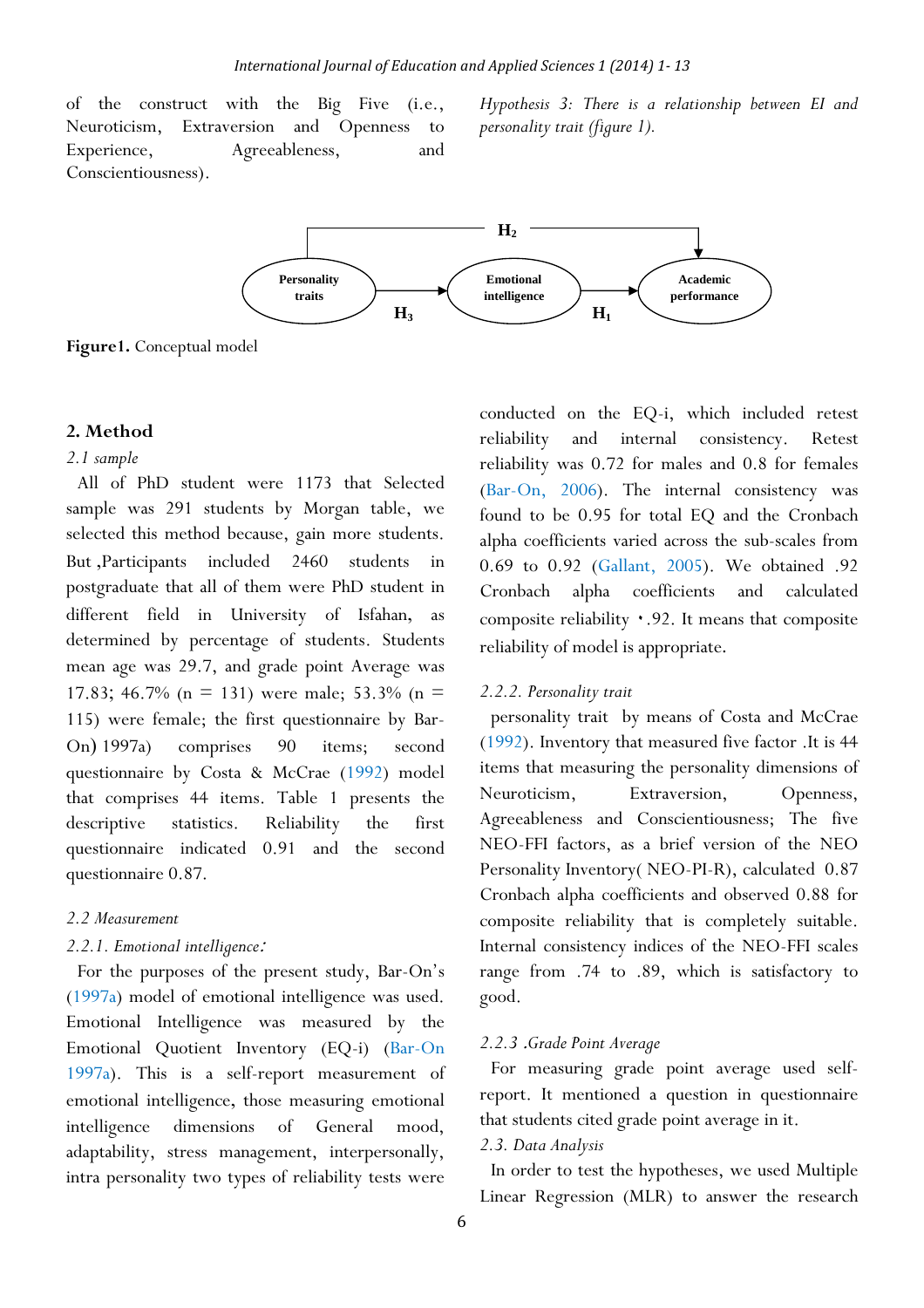concerning the inter-relationships among the variables. Also, we conducted a partial least squares (PLS) path modeling analysis, It is indicated that PLS employs a component-based approach for estimation purposes and can simultaneously handle formative- and reflective indicator constructs in one model(Chin, 1998).it is demonstrated that PLS is insensitive to sample size considerations and PLS path modeling is particularly useful in generating estimates even with moderate sample size (Hair et al., 2013). The main reason why PLS was applied in this study was due to determine coefficients of the variables elements on the dependent variable. In other words, PLS path modeling permitted the researchers to answer the research questions by

simultaneously analyzing many parts of the amaze. All descriptive analyses were conducted using SPSS 20 software. The data were analyzed in three steps. First, the reliability and validity of each measure was assessed to ensure that instruments used in this study were statistically adequate. Second, the hypothesized model itself was examined by exhibiting correlation and significant of between variables. Third, effect of variables elements is indicated by the path coefficients between the constructs and determining their significance using a bootstrap resampling and PLS algorithm method in PLS software.

|                        | n    | Average score            | Cronbach's a             | <b>CR</b>                | percent | Average- age             |
|------------------------|------|--------------------------|--------------------------|--------------------------|---------|--------------------------|
| Male                   | l 31 | 17.31                    | $\overline{\phantom{a}}$ | -                        | 46.7    | 30.05                    |
| Female                 | l 15 | 18.41                    | $\overline{\phantom{0}}$ | $\overline{\phantom{a}}$ | 53.3    | 29.45                    |
| Personality trait      |      | -                        | 0.87                     | 0.88                     |         | $\overline{\phantom{0}}$ |
| Emotional intelligence |      |                          | 0.92                     | 0.90                     |         | $\overline{\phantom{0}}$ |
| Academic Performance   |      | $\overline{\phantom{0}}$ | $\overline{\phantom{0}}$ | -                        |         | $\overline{\phantom{0}}$ |

**Table1.** Descriptive Statistic of variables

**Note**: CR= Composite Reliability, n=number

## **3. Results**

According to table2 there is a positive correlation is between Emotional intelligence and Academic performance( $r=0.75$ , p-value= $0.01<0.05$ ).it means that emotional intelligence has a strong positive correlation with academic performance.

In addition, table2 show that there is not a strong positive relation between academic performance and personality trait. Also Table 2 indicates that emotional intelligence is moderately related to personality trait. We show that correlation coefficient and their relations is positive and significant( $r = .51$ , $p < .05$ ).All of dimensions in EI and personality trait are positive and significant but Neuroticism has a negative relation to all of EI dimensions. About 50% of the variance in EI scores was accounted for by a linear combination of the personality, Regression Model F(5, 669)= 119.0; p<.005; adjusted R2=.457, with all five factors

contributing significantly  $(p<0.05)$  to the prediction of the EI score. Specifically, the betas for the Big Five were Extraversion ( $\square$ =.47), Agreeableness  $(\Box = .36)$ , Conscientiousness  $(\Box = .28)$ , Neuroticism ( $\square = -0.41$ ), and Openness ( $\square = 0.39$ ). The most coefficients that have the highest effect on EI determined extraversion(seeTable3).Two PLS path models were constructed in such a way that they tested ten latent dimensions (Neuroticism, Extraversion, Openness, Agreeableness, Conscientiousness, General mood, adaptability, stress management, interpersonally, intrapersonality). Table3 and figure2 show that The most important positive predictors of the academic performance were the Agreeableness Scale (path coefficient=.420,  $p \le 0.05$ ), the stress management scale(path coefficient=.546,p<.05),interpersonally scale (path coefficient  $=$  483, p $\leq$  05) reflecting a strong relationship between stress management ,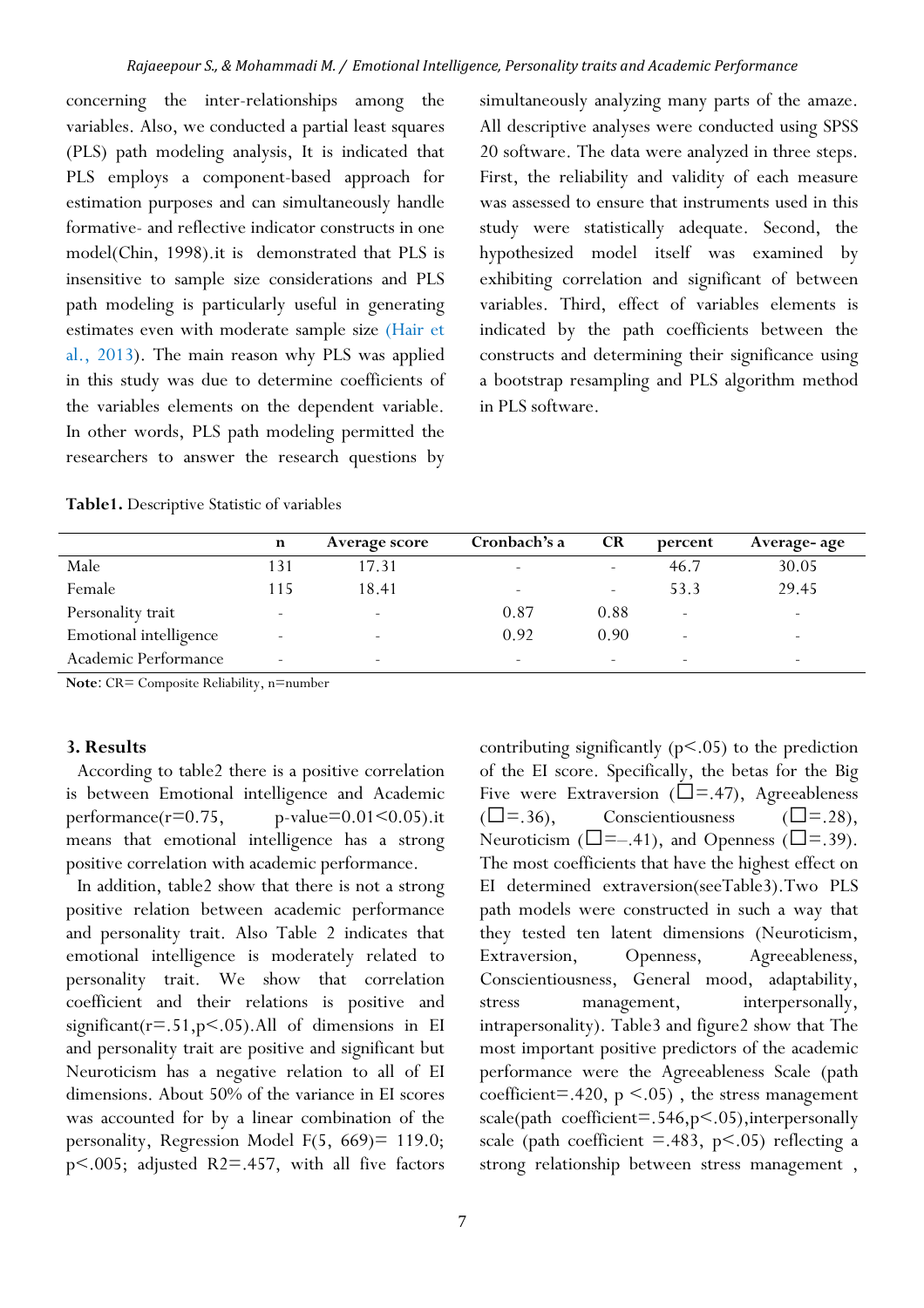interpersonally, Agreeableness and academic performance. That the firs scale is one of P-T dimensions and two next scales are Dimensions of E-I. Openness) path coefficient=.380,  $p < .05$ ), Conscientiousness) path coefficient=.357,  $p < .05$ (intrapersonality (path coefficient  $=$  .384, p  $\le$  .05) were normally significant predictors of the academic performance at the .05 level. Extraversion (path coefficient=.223,  $p \le .05$ ) was

slowly significant predictor of academic performance. Neuroticism) path coefficient=-.370,  $p < .05$ ) was the negative predictor of the academic performance. E-I) path coefficient=.392,  $p < .05$ ), P-T) path coefficient  $=$  346, p  $\leq$  05) variables were notably the significant predictors of academic performance. P-T variable) path coefficient=.237, p <.05) was predictor of E-I.

**Table2**. Correlations between variables of Emotional intelligence, Personality trait, Academic Performance

| <b>Variables</b>  |         | $\boldsymbol{\mathcal{I}}$ | 2                               | $\overline{\mathcal{L}}$ |      |
|-------------------|---------|----------------------------|---------------------------------|--------------------------|------|
| $A-P$             |         |                            | $0.016*$                        |                          |      |
|                   |         |                            | $0.75**$                        |                          |      |
| $E-1$             |         | $0.016*$                   |                                 | $0.026*$                 |      |
|                   |         | $0.75***$                  |                                 | $0.65**$                 |      |
| $P-T$             |         | $0.03*$                    | $0.02*$                         | $-$                      |      |
|                   |         | $0.38**$                   | $0.31**$                        |                          |      |
| P-T Dimensions    | N       | E                          | $\circ$                         | А                        |      |
|                   |         |                            |                                 |                          |      |
| E-I Dimensions    |         |                            | Pierson correlation coefficient |                          |      |
| General mood      | $-0.64$ | 0.58                       | 0.53                            | 0.72                     | 0.69 |
| adaptability      | $-0.74$ | 0.47                       | 0.61                            | 0.89                     | 0.57 |
| stress management | $-0.78$ | 0.59                       | 0.63                            | 0.52                     | 0.64 |
| interpersonally   | $-0.49$ | 0.83                       | 0.71                            | 0.55                     | 0.74 |
| intrapersonality  | $-0.76$ | 0.37                       | 0.49                            | .029                     | 0.66 |
|                   |         |                            |                                 |                          |      |

*Note. A-P = Average Performance, E-I= Emotional Intelligence-T= Personality Trait, N = Neuroticism, E = Extraversion, O= Openness to Experience, A = Agreeableness, C = Conscientiousness* , \* *significant at the 0.05 level* , \*\* *Pierson correlation coefficient*



**Figure2**: Path coefficient and effect of emotional intelligence and personality traits dimensions on academic performance.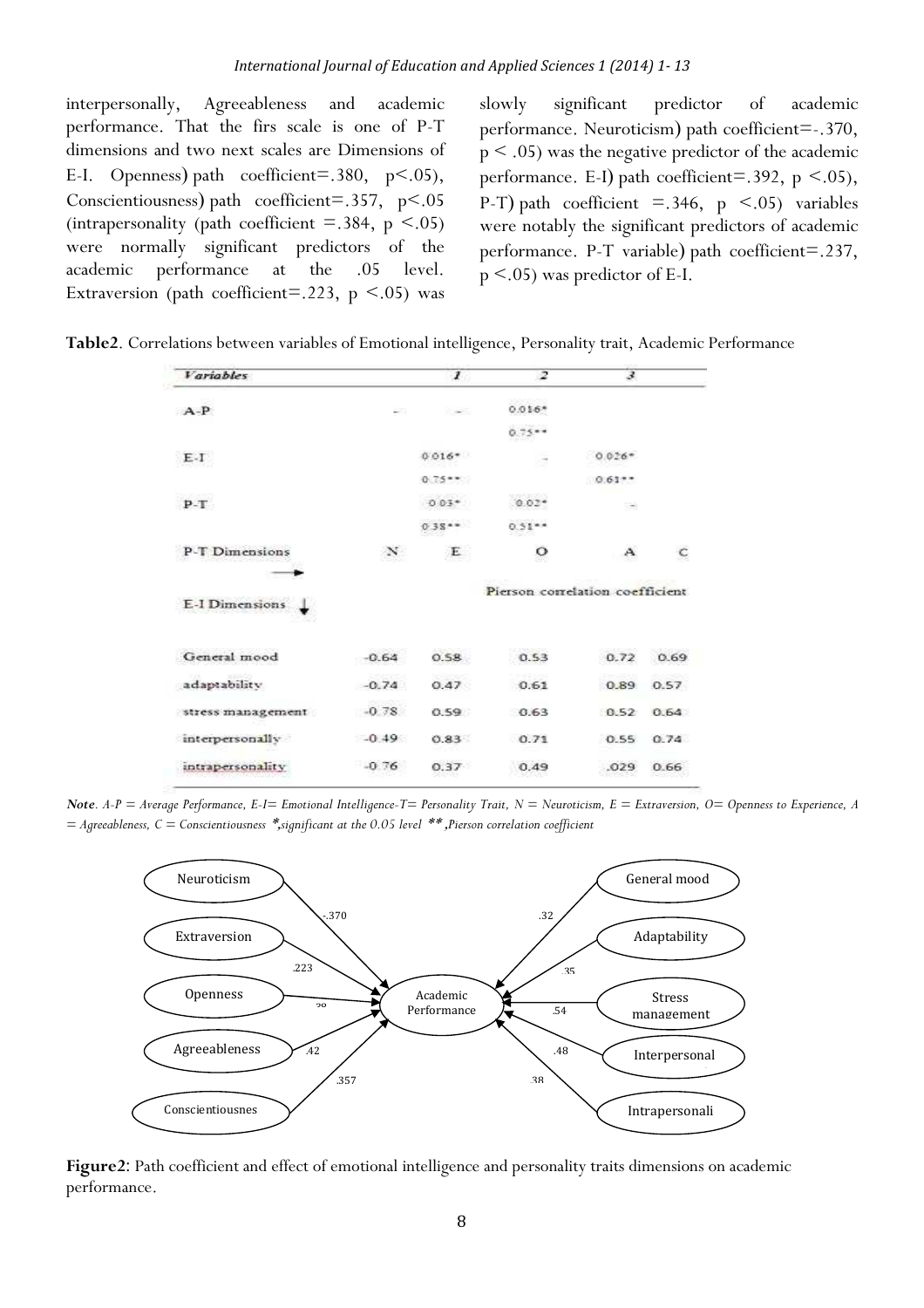| Dependent               | <b>Detentions of Independent</b> | Path coefficient | T value | B       |
|-------------------------|----------------------------------|------------------|---------|---------|
| Academic<br>Performance | Neuroticism                      | $-0.370$         | 4.403   | $-0.41$ |
|                         | Extraversion                     | 0.223            | 3.629   | 0.47    |
|                         | Openness                         | 0.380            | 4.880   | 0.39    |
|                         | Agreeableness                    | 0.420            | 5.37    | 0.36    |
|                         | Conscientiousness                | 0.357            | 4.735   | 0.28    |
|                         | General mood                     | 0.323            | 4.845   |         |
|                         | adaptability                     | 0.352            | 4.690   |         |
|                         | Stress management                | 0.546            | 6.746   |         |
|                         | interpersonally                  | 0.483            | 5.580   |         |
|                         | intrapersonality                 | 0.384            | 4.982   |         |
|                         | $E-I$                            | 0.392            | 4.67    |         |
|                         | $P-T$                            | 0.346            | 4.741   |         |
| $E-I$                   | $P-T$                            | 0.226            | 3.237   |         |

**Table3**.T value, path coefficient and β of P-T and E-I dimensions effect on A-P

*Note:-T = Personality trait, E-I = Emotional Intelligence*, *A-P = Academic Performance* 

#### **5. Discussion**

The study aim was to predict academic performance by assessing EI personality trait. In according results, EI can be predicted for academic success and know personality trait. In this study demonstrated that students got academic success and high EI, they gained high grade point average. In the domain of academic performance and success, studies have examined to find the predictive validity of EI, that more they used selfreport measures. It was demonstrated that significant differences was in total scores on the EQ-i (Bar-On, 1997) between academically successful and unsuccessful university students, using 1st-year grades as the criterion(Swart, 1996). Another study, it was found significant differences in self-reported success in the 1st year of military academy between successful, average, and unsuccessful students on all 15 of the EQ-i subscales (Bar-On, 1997).academic performance and personality trait are the most important criteria in education centers specially in university. Because of more demands for studying postgraduate in Iran, predicting academic success is notably .Also, students who that academic success has the important criteria for them, they have more motivation to obtain academic success (Chamorro-Premuzic and Furnham, 2003). Therefore, it is the

main that faculty members of university know to student admission.

The first hypothesis was relationship between emotional intelligence and academic performance that demonstrated was a positive significant relation; also, Hen and Goroshit (2013) indicated that the indirect effect of EI on academic performance. Altogether, The results of this study support the hypothesis that emotional intelligence is significantly related to academic performance (James et al., 2005; Parker et al., 2005; Marquez et al., 2006; Adeyemo, 2007; Downey et al., 2008; Zysberg et al., 2010; Fernando et al., 2011; Vinod Joshi's et al., 2012). The results of PLS showed that stress management and interpersonally were the most predictor on academic performance. On the other hand, students with higher emotional intelligence are more likely to achieve success because they know how to identify emotions, manage them, integrate them into thoughts and understand them (Mayer et al., 2008). Everybody who that have high stress management, will be ability to solve the problems specially, in university that postgraduate students have variety tasks and should do it correctly and excellent , if student could not correctly work, he/she will be uneasy result, he/she cannot solve problems . The experience of anxiety differs with age and students with high stress management can effectively deal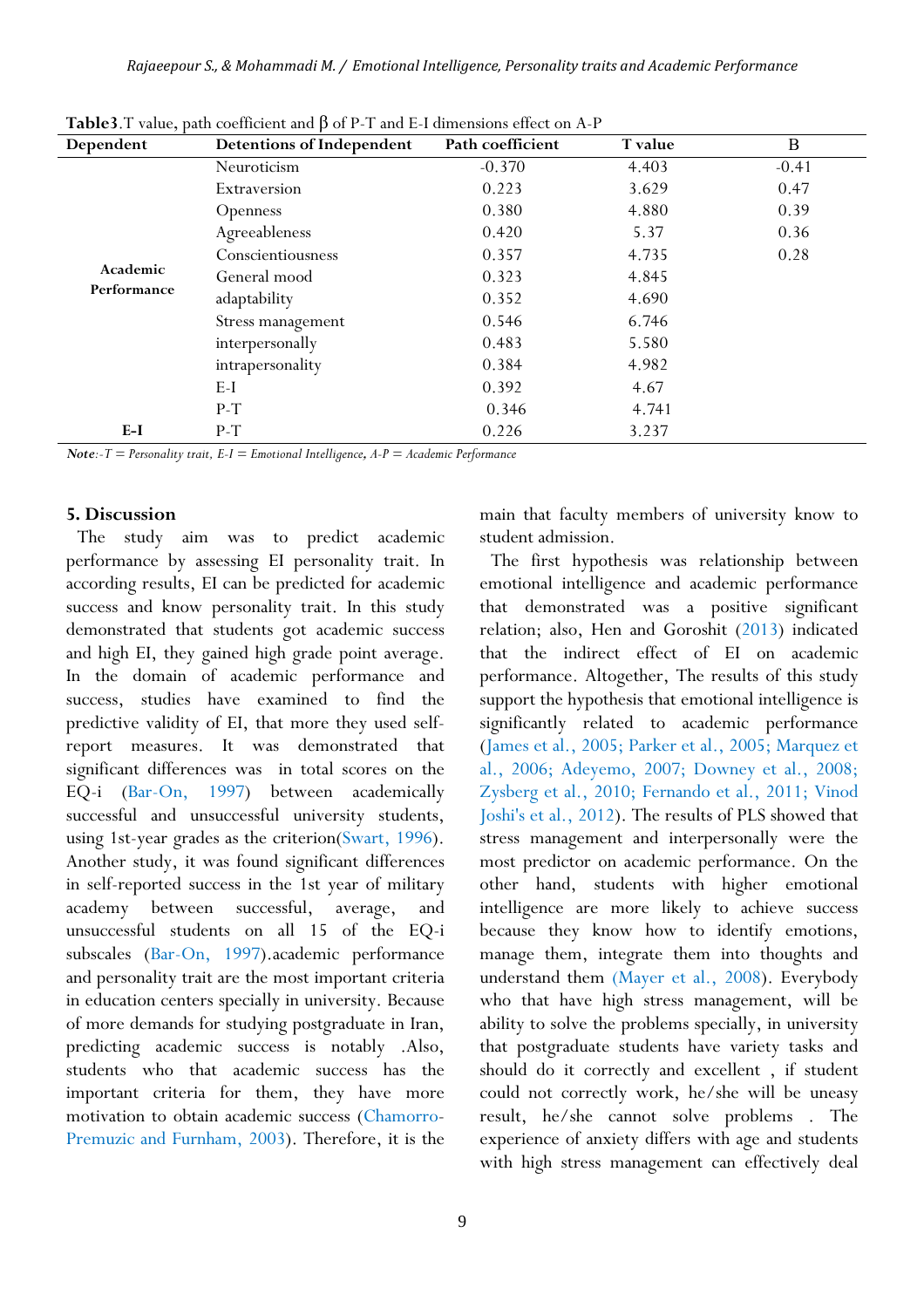with emotional situations and cope with stressful work events .students with high EI may exhibit stability and calmness under various pressing and interpersonally stressful affective events, which would then invoke images of professionalism and reliability, leading to evaluations of trustworthiness (Mikolajczak et al., 2007) also, are more adept at deciphering the emotions and behaviors of teammates, they are more capable of making the necessary adjustments to harmonize interpersonal processes (Elfenbein et al., 2007). Research has shown that increasing EI leads to more effective stress management a nd interpersonally (King and Gardner, 2006). Emotional intelligence increasingly seen as representing skills needed for success because it enhances not only personal growth but also interpersonal relationships.

This study showed that personality trait is significant relation to academic performance. It means that the second hypothesis exhibited, in accordance with previous work (Caprara et al., 2004; O'Connor and Paunonen, 2007; Rosander et al., 2011) there was a positive relation between personality trait and academic performance. This study results showed that Agreeableness, conscientiousness and openness scales can predict more academic success. McCrae and Costa (2008) exhibited Students high on agreeableness tend toward cooperation, affiliation and compassion rather than conflict and are both trusting and trustworthy .De Feyter et al. (2012) demonstrated that personality trait have a strong relation to academic performance. Also, they found that dimensions of Conscientiousness and openness had consistently a positive relation with getting high score in academic performance. Also they suggest that students who score high in conscientiousness and openness will be more successful at university. students high on conscientiousness present caution, self-discipline, hard work, and a strong sense of direction (Cogliser et al., 2012). Students high in openness to experience are imaginative, curious, and creative (McCrae and Costa, 2008).In figure 1, showed that Neuroticism scale is a negative relation to academic performance. Students high in academic success have low score in it. This dimension is a negative strong correlation to academic performance.

The third hypothesis was relationship between emotional intelligence and personality trait. The study results showed that was a positive relation EI to personality. We found to predict personality trait by assessing EI. People got high score of EI, had personality trait such as, Extraversion, Openness, Conscientiousness, and almost Agreeableness but. Neuroticism is low and unfavorable to high EI that the study results are in accordance with previous work (Costa and McCrea ,1992; baron, 2002; Joseph and Newman, 2010; Ono et al., 2011; Ghiabi and Besharat, 2011; James et al., 2012). But , it did not agree to results of Wong and Law (2002). Because, they found that EI is relation to all of personality traits except openness, while we demonstrated that all of EI dimensions were a positive significant relation with all of Personality trait dimensions. This result is easily explainable bearing in mind that emotional intelligence competences, such as ability to regulate one's feeling, problem solving, intrapersonal and interpersonal skills, are highly germane to academic success. For instance, a student who is adept in emotional management could use such skill to ward off stress and anxiety associated with test-taking and examination. Furthermore, ability to display interpersonal skills may assist students to seek academic help from teachers, peers and resource persons. Choice of high EI students can be strongly influenced on academic performance and personality trait. And faculty members of universities can test students of postgraduate volunteer by EI test that will be predicted to academic performance also, to know them students personality trait. Certainly, students gain high EI, we can hope that they grow and promote in academic field.

#### **References**

Adeyemo, D. (2007). Moderating influence of emotional intelligence on the link between academic self-efficacy and achievement of university students. *Psychology & Developing Societies, 19*(2), 199-213.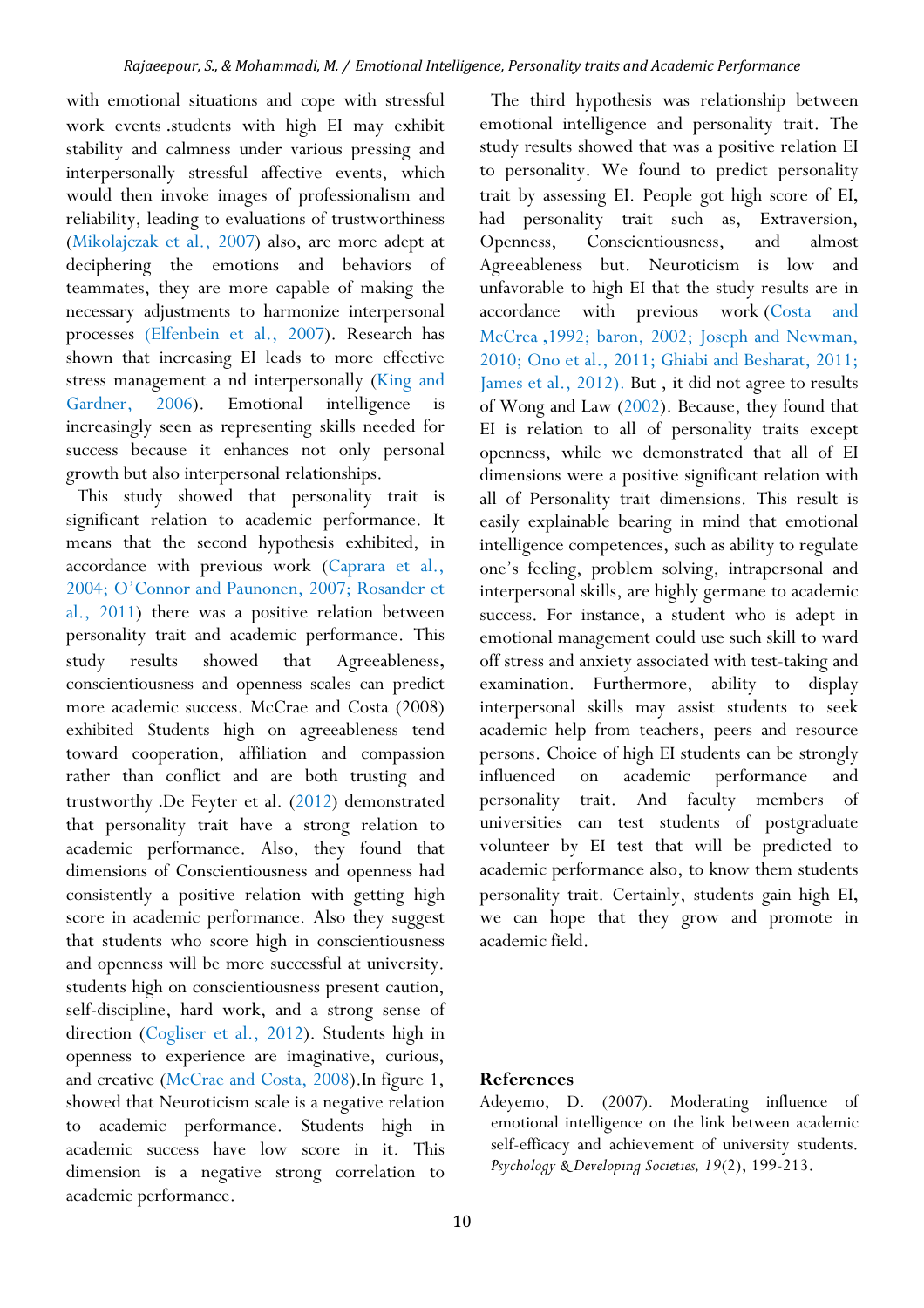- Bar-On, R. (1997). The emotional quotient inventory (EQ-i). *Technical manual.* Toronto: Multi-Health Systems.
- Bar-On, R. (2006). The Bar-On model of emotionalsocial intelligence (ESI) 1. *Psicothema, 18*, 13- 25.
- Barchard, K. A. (2003). Does emotional intelligence assist in the prediction of academic success? *Educational and Psychological Measurement, 63*(5), 840- 858.
- Brackett, M. A., & Mayer, J. D. (2003). Convergent, discriminant, and incremental validity of competing measures of emotional intelligence. *Personality and social psychology bulletin, 29*(9), 1147-1158.
- Caprara, G. V., Barbaranelli, C., Pastorelli, C., & Cervone, D. (2004). The contribution of self-efficacy beliefs to psychosocial outcomes in adolescence: Predicting beyond global dispositional tendencies. *Personality and individual Differences, 37*(4), 751-763.
- Chamorro-Premuzic, T., & Furnham, A. (2003). Personality predicts academic performance: Evidence from two longitudinal university samples. *Journal of Research in Personality, 37*(4), 319-338.
- Chamorro-Premuzic, T., & Furnham, A. (2010). *The psychology of personnel selection*: Cambridge University Press.
- Chin, W. W. (1998). Commentary: Issues and opinion on structural equation modeling. *MIS quarterly*, vii-xvi.
- Clark, M., & Schroth, C. A. (2010). Examining relationships between academic motivation and personality among college students. *Learning and Individual Differences, 20*(1), 19-24.
- Cogliser, C. C., Gardner, W. L., Gavin, M. B., & Broberg, J. C. (2012). Big Five Personality Factors and Leader Emergence in Virtual Teams Relationships With Team Trustworthiness, Member Performance Contributions, Team Performance. *Group & Organization Management, 37*(6), 752-784.
- Costa Jr, P., & McCrae, R. R. (1992). *Revised NEO personality inventory (NEO-PI-R) and NEO five-factor (NEO-FFI) inventory professional manual.* Odessa, FL: PAR.
- Costa, P. T., & McCrae, R. R. (1992). Neo PI-R professional manual. *Odessa, FL: Psychological Assessment Resources, 396*, 653-665.
- Cupani, M., & Pautassi, R. M. (2013). Predictive Contribution of Personality Traits in a Sociocognitive Model of Academic Performance in Mathematics. *Journal of Career Assessment*, *21*(3), 395-413.
- De Feyter, T., Caers, R., Vigna, C., & Berings, D. (2012). Unraveling the impact of the Big Five personality traits on academic performance: The

moderating and mediating effects of self-efficacy and academic motivation. *Learning and Individual Differences, 22*(4), 439-448.

- Diseth, Å. (2003). Personality and approaches to learning as predictors of academic achievement. *European Journal of personality, 17*(2), 143-155.
- Downey, L. A., Mountstephen, J., Lloyd, J., Hansen, K., & Stough, C. (2008). Emotional intelligence and scholastic achievement in Australian adolescents. *Australian Journal of Psychology, 60*(1), 10-17.
- Elfenbein, H. A., Polzer, J. T., & Ambady, N. (2007). Team emotion recognition accuracy and team performance. *Research on emotion in organizations, 3*, 87-119.
- Ferrando, M., Prieto, M. D., Almeida, L. S., Ferrándiz, C., Bermejo, R., López-Pina, J. A., & Fernández, M. C. (2011). Trait emotional intelligence and academic performance: Controlling for the effects of IQ, personality and self-concept. *Journal of Psychoeducational Assessment, 29*(2), 150-159.
- Furnham, A., Chamorro-Premuzic, T., & McDougall, F. (2002). Personality, cognitive ability, and beliefs about intelligence as predictors of academic performance. *Learning and Individual Differences, 14*(1), 47-64.
- Gallant, S. (2005). E*Q-i South African norms [MHS Technical Report,0035*]. Toronto, Canada: Multi-Health Systems.
- Ghiabi, B., & Besharat, M. A. (2011). Emotional intelligence, alexithymia, and interpersonal problems. *Procedia-Social and Behavioral Sciences, 30*, 98-102.
- Gil-Olarte Márquez, P., Palomera Martín, R., & Brackett, M. A. (2006). Relating emotional intelligence to social competence and academic achievement in high school students. *Psicothema, 18*, 118-123.
- Goldberg, L. R. (1993). The structure of phenotypic personality traits. *American Psychologist, 48*(1), 26.
- Hair Jr, J. F., Hult, G. T. M., Ringle, C., & Sarstedt, M. (2013). *A primer on partial least squares structural equation modeling (PLS-SEM)*: SAGE Publications, Incorporated.
- Hassan, A., Sulaiman, T., & Ishak, R. (2009). Philosophy underlying emotional intelligence in relation to level of curiosity and academic achievement of rural area students. *Journal of Social Sciences, 5*(2), 95-103.
- Hazrati, E., Zabihi, R., & Mehdizadeh, A. H. (2011). The Relationship between Emotional Intelligence and Personality Features with Job Satisfaction Status of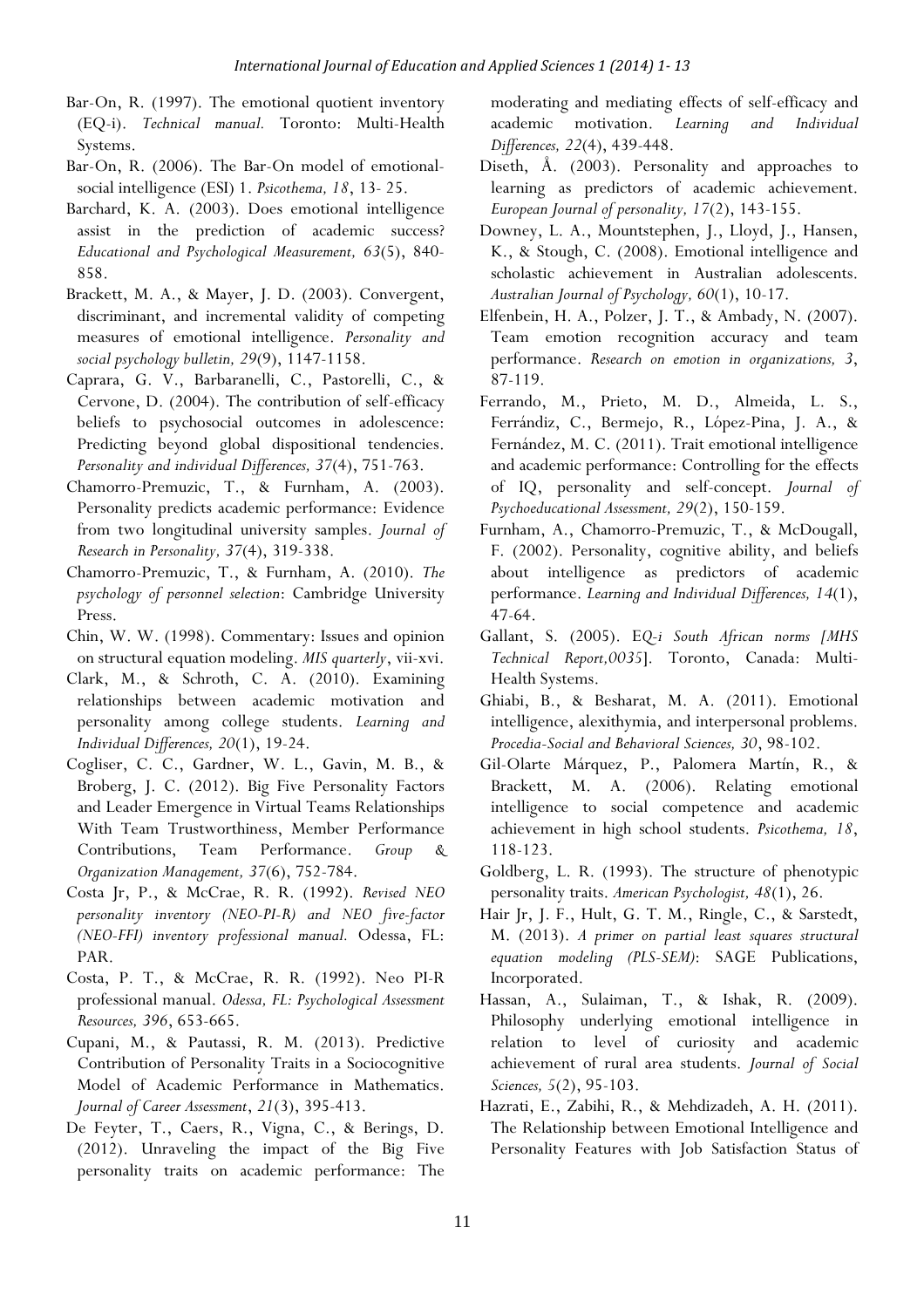Male Junior High School Teachers in Islamshahr City.[In Persian].

- Hen, M., & Goroshit, M. (2012). Academic Procrastination, Emotional Intelligence, Academic Self-Efficacy, and GPA: A Comparison Between Students With and Without Learning Disabilities. *Journal of Learning Disabilities, 47*(2), 116-124.
- Hen, M., & Goroshit, M. (2013). Individual, Organizational and Emotional Determinants of Teacher Self-Efficacy. *Journal of Studies in Education, 3*(3), 21-34.
- Humphrey, N., Curran, A., Morris, E., Farrell, P., & Woods, K. (2007). Emotional intelligence and education: A critical review. *Educational Psychology, 27*(2), 235-254.
- James, C., Bore, M., & Zito, S. (2012). Emotional intelligence and personality as predictors of psychological well-being. *Journal of Psychoeducational Assessment, 30*(4), 425-438.
- John, O. P., Naumann, L. P., & Soto, C. J. (2008). Paradigm shift to the integrative big five trait taxonomy. *Handbook of personality: Theory and research, 3*, 114-158.
- Joseph, D. L., & Newman, D. A. (2010). Emotional intelligence: an integrative meta-analysis and cascading model. *Journal of Applied Psychology, 95*(1), 54.
- Joshi, S. V., Srivastava, K., & Raychaudhuri, A. (2012). A Descriptive Study of Emotional Intelligence and Academic Performance of MBBS Students. *Procedia-Social and Behavioral Sciences, 69*, 2061-2067.
- Kimhi, S., Eshel, Y., Zysberg, L., & Hantman, S. (2010). Postwar winners and losers in the long run: determinants of war related stress symptoms and posttraumatic growth. *Community mental health journal, 46*(1), 10-19.
- King, M., & Gardner, D. (2006). Emotional intelligence and occupational stress among professional staff in New Zealand. *international Journal of organizational analysis*.
- Komarraju, M., & Karau, S. J. (2005). The relationship between the big five personality traits and academic motivation. *Personality and individual Differences, 39*(3), 557-567.
- Komarraju, M., Karau, S. J., & Schmeck, R. R. (2009). Role of the Big Five personality traits in predicting college students' academic motivation and achievement. *Learning and Individual Differences, 19*(1), 47-52.
- Lam, L. T., & Kirby, S. L. (2002). Is emotional intelligence an advantage? An exploration of the impact of emotional and general intelligence on

individual performance. *Journal of social psychology, 142*(1), 133-143.

- Mayer, J. D., Salovey, P., & Caruso, D. R. (2008). Emotional intelligence: new ability or eclectic traits? *American Psychologist, 63*(6), 503.
- McCrae, R. R., & Costa Jr, P. T. (2008). Empirical and theoretical status of the five-factor model of personality traits. *Sage handbook of personality theory and assessment, 1*, 273-294.
- Mikolajczak, M., Menil, C., & Luminet, O. (2007). Explaining the protective effect of trait emotional intelligence regarding occupational stress: Exploration of emotional labour processes. *Journal of Research in Personality, 41*(5), 1107-1117.
- Noftle, E. E., & Robins, R. W. (2007). Personality predictors of academic outcomes: big five correlates of GPA and SAT scores. *Journal of personality and social psychology, 93*(1), 116.
- O'Connor, M. C., & Paunonen, S. V. (2007). Big Five personality predictors of post-secondary academic performance. *Personality and individual Differences, 43*(5), 971-990.
- Ono, M., Sachau, D. A., Deal, W. P., Englert, D. R., & Taylor, M. D. (2011). Cognitive ability, emotional intelligence, and the Big Five personality dimensions as predictors of criminal investigator performance. *Criminal Justice and Behavior, 38*(5), 471-491.
- Palmer, B. R., Manocha, R., Gignac, G., & Stough, C. (2003). Examining the factor structure of the Bar-On Emotional Quotient Inventory with an Australian general population sample. *Personality and individual Differences, 35*(5), 1191-1210.
- Parker, J. D., Creque, R. E., Barnhart, D. L., Harris, J. I., Majeski, S. A., Wood, L. M., & Hogan, M. J. (2004). Academic achievement in high school: does emotional intelligence matter? *Personality and individual Differences, 37*(7), 1321-1330.
- Parker, J. D., Duffy, J. M., Wood, L. M., Bond, B. J., & Hogan, M. J. (2005). Academic achievement and emotional intelligence: Predicting the successful transition from high school to university. *Journal of the First-Year Experience & Students in Transition, 17*(1), 67- 78.
- Pau, A., Croucher, R., Sohanpal, R., Muirhead, V., & Seymour, K. (2004). Emotional intelligence and stress coping in dental undergraduates—a qualitative study. *British dental journal, 197*(4), 205-209.
- Petrides, K., Frederickson, N., & Furnham, A. (2004). The role of trait emotional intelligence in academic performance and deviant behavior at school. *Personality and individual Differences, 36*(2), 277-293.